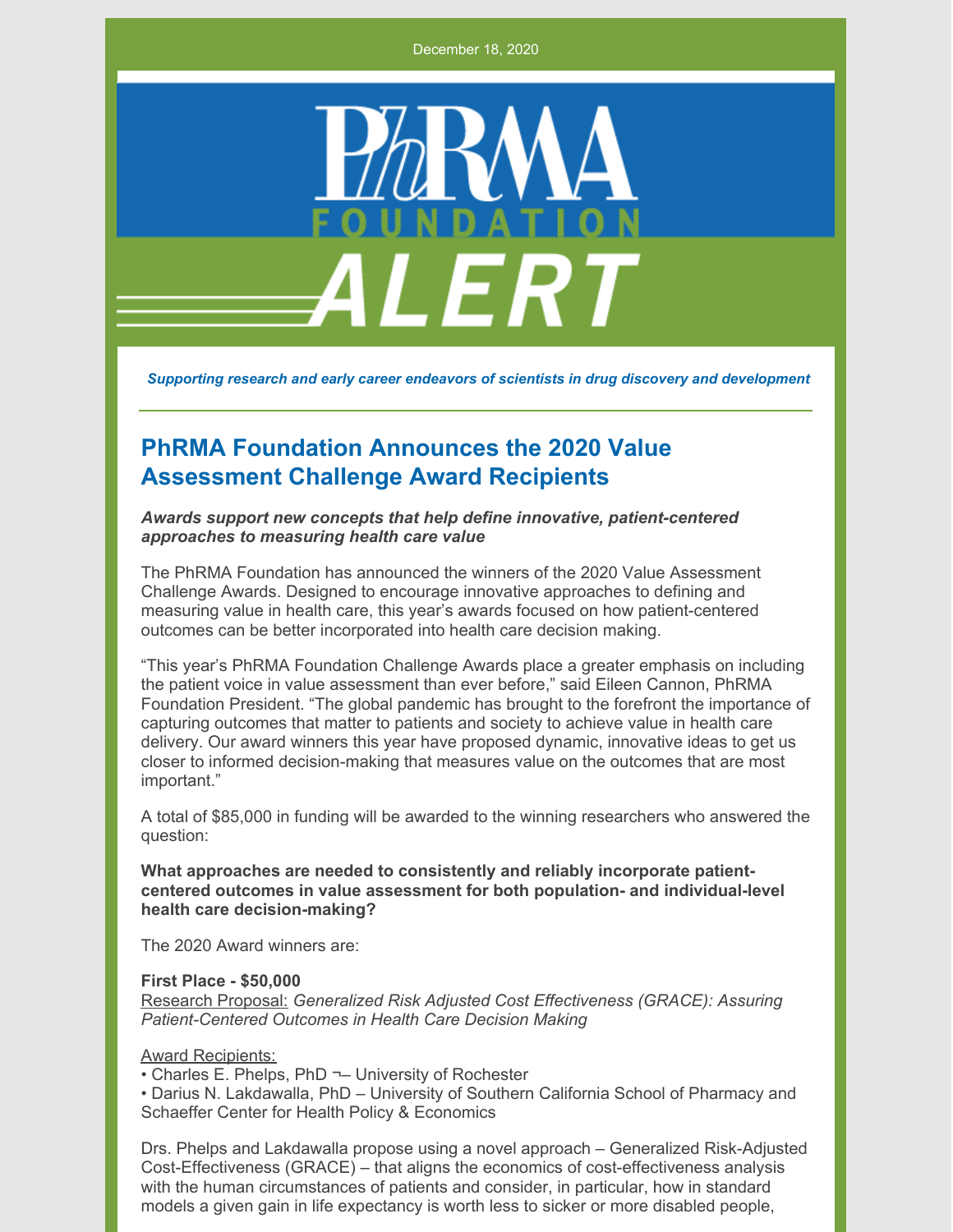because of the approach to weighting. The GRACE model reveals how traditional methods fail to account for disease severity, patient risk-aversion, and other issues and ensures that patient preferences, particularly the quintessential measure of untreated health status, reliably and consistently enter value measures used at both population and individual decision-making.

# **Second Place - \$25,000**

Research Proposal: *Nudging Health Economists: A Process for Systematic Identification of Patient-Centered Outcomes for Inclusion in Value Assessment*

# Award Recipients:

• T. Joseph Mattingly II, PharmD, MBA, PhD – The University of Maryland School of **Pharmacy** 

• Julia F. Slejko, PhD – The University of Maryland School of Pharmacy

• Elisabeth M. Oehrlein, PhD; MS – The National Health Council

• Eleanor M. Perfetto, PhD, MS – The National Health Council, The University of Maryland School of Pharmacy

The authors aim to provide practical guidance on a process for identifying and presenting patient-centered outcomes in a way that makes it easier to include them in value assessment, thereby "nudging" more economists to choose to include these outcomes in their models and not dismiss them simply as limitations. The process incudes forming a multi-stakeholder, patient-centered advisory board, engaging the board in the research agenda, conducting evidence synthesis and qualitative research to ensure viewpoints are not missed, and disseminating findings to multi-stakeholder audiences. A publicly available, centralized database of identified patient-centered value elements should be created to increase the likelihood of their uptake in value assessment.

# **Third Place (Tie) \$5,000 each**

Research Proposal: *Evolution of Precision Medicine: Applying a Population-based Evidence Assessment Repository (PEAR) to Achieve Patient-Centered Outcomes at the Point-of-Care*

# Award Recipients:

• Jonathan H. Watanabe, PharmD, PhD ¬– University of California Irvine School of Pharmacy & Pharmaceutical Sciences

• Derjung M. Tarn, MD, PhD – University of California Los Angeles School of Medicine

• Jan D. Hirsch, PhD – University of California Irvine School of Pharmacy & Pharmaceutical Sciences

The authors propose a step-wise framework that shapes goals based on patient values and shared decision-making that is continuously refined by utilizing a population-based evidence assessment repository (PEAR) to achieve person-centered care. The PEAR aims to empower the care team to ensure measurable data-driven treatment decisions that are tailored towards patient needs, characteristics, and wishes.

---

Research Proposal: *Co-Production in Learning Healthcare Systems is the Key to Unlocking True Healthcare Value*

# Award Recipient:

Brandy Fureman, PhD – Epilepsy Foundation, Epilepsy Learning Healthcare System

The authors share their experience using co-production – a process where patients, care partners, and providers work together to design a health system that optimizes the health outcomes that matter most to patients. For example, evaluations of value in epilepsy must look beyond standard clinical endpoints of seizure control and address other outcomes that are important to epilepsy patients, such as motor skills, communication, learning, attention and emotional wellbeing.

---

The Challenge Awards, first offered to researchers in 2017, are part of the PhRMA Foundation's multi-faceted Value Assessment Initiative, which supports a variety of